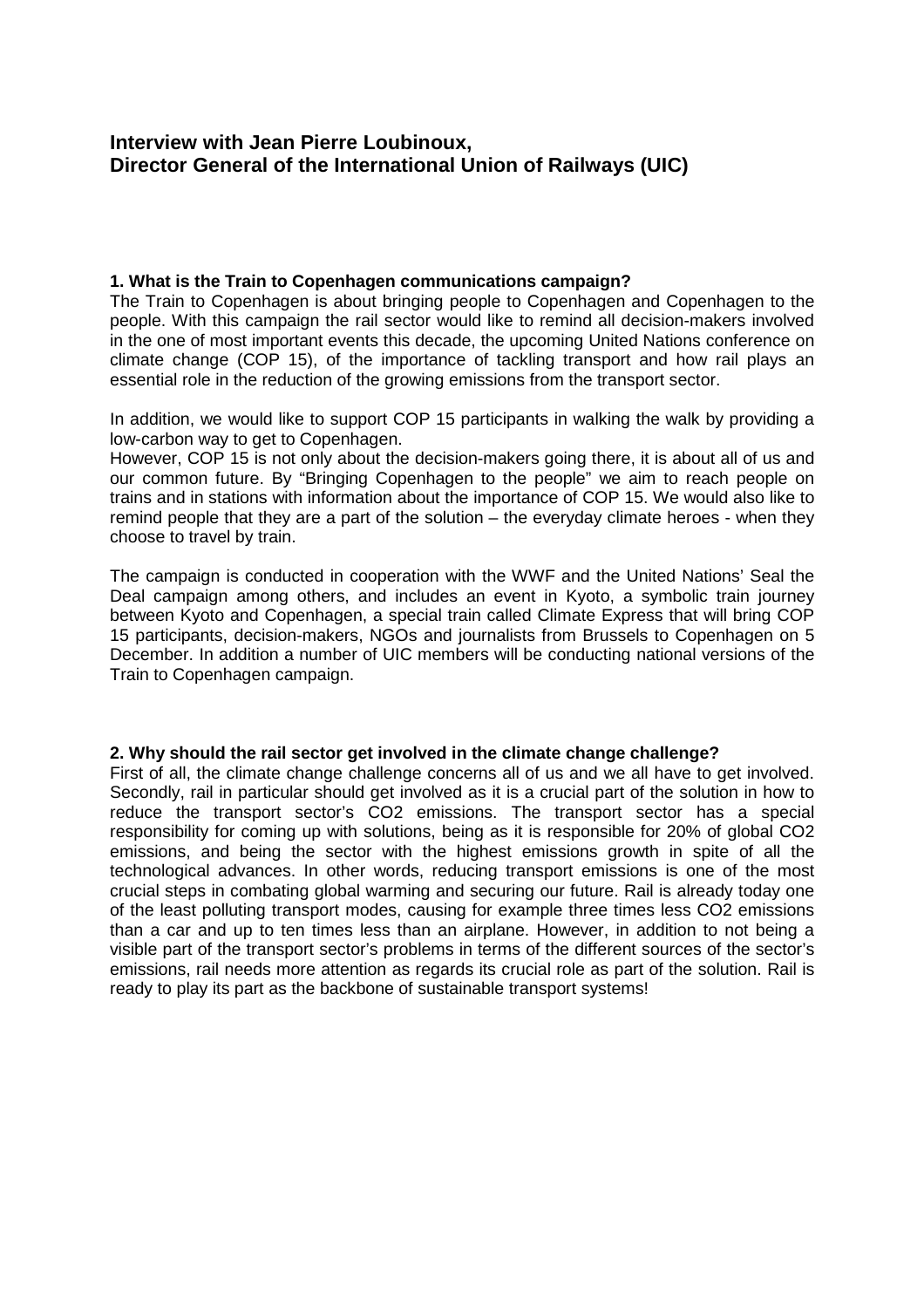# **3. How can society fully benefit from the emissions reductions brought about by rail?**

There are two ways to achieve emissions reduction generally and in the transport sector more particularly – through technological improvements and behaviour change.

Rail is working hard and systematically to continuously improve the rail product and its sustainability advantages, including its energy efficiency, both via technological improvements and behaviour change. As concerns the technological aspect, the rail sector is working to upgrade existing technologies and new modes of propulsion. To support behaviour change, in addition to improving train services and our management systems, we are developing tools to help people make informed transport decisions, such as EcoPassenger (www.ecopassenger.org) and EcoTransIT (www.ecotransit.org), web tools to compare the energy consumption and emissions performance of different transport modes. Aiming to be as fair as possible, EcoPassenger and EcoTransIT do not only calculate the energy or the fuel needed to travel by rail, road, sea or air, but also include the energy and the emissions from the cumulative energy consumption, including the energy used to produce the electricity or the fuel, in a "well to wheel" perspective – using the best available data and a sound scientific methodology supported by the European Environment Agency.

In addition, in order for society to fully benefit from the emissions reductions brought about by rail, complementary and sustainable transport systems are needed, where the sustainability advantages of all transport modes are exploited in one joint system. Rail should be the backbone of these smart transport systems. To achieve this, a combination of policies and economic measures is needed as the market is distorted strongly in favour of road and aviation transport. The external costs need to be included in order to move towards a fair and level playing field for transport.

# **4. What exactly is rail doing to improve its energy efficiency?**

UIC's mission is to support its members in meeting the challenges of mobility and sustainable development, and this includes both mitigation and adaptation measures. UIC thus offers an international platform for cooperation, exchange of knowledge and experience, and sharing of good practice.

Regarding mitigation and energy efficiency, rail is a complex system and UIC and its members have worked systematically to break the rail system down into measurable components and indicators under the motto "if you can't measure it – you can't manage it!" This system break down includes a full well-to-wheel approach where the rail sector takes responsibility for the full life cycle of all its energy consumption. Concrete measures to increase rail's energy efficiency are projects like Railenergy, Energy Management Systems and Energy Billing. In addition, the European railways have agreed to a voluntary emissions reduction target of 30% specific emissions between 1990 and 2020. There are other similar initiatives by railways in other regions of the world. To support this, UIC has produced  $CO<sub>2</sub>$ emissions reduction guidelines with ten specific energy-saving and energy-efficiency measures, including energy-efficient driving and purchasing green energy. The emissions performance of railways strongly depends of the electricity source offered by the framework conditions. When renewable energy is available, rail offers an efficient mass public transportation system that provides "clean" and sustainable transport overnight. Then the sector can achieve its vision of providing society with zero-emissions railways. The energy efficiency activities of the UIC members are recognised by the United Nations' Climate Neutral Network – and all UIC members are encouraged to join it.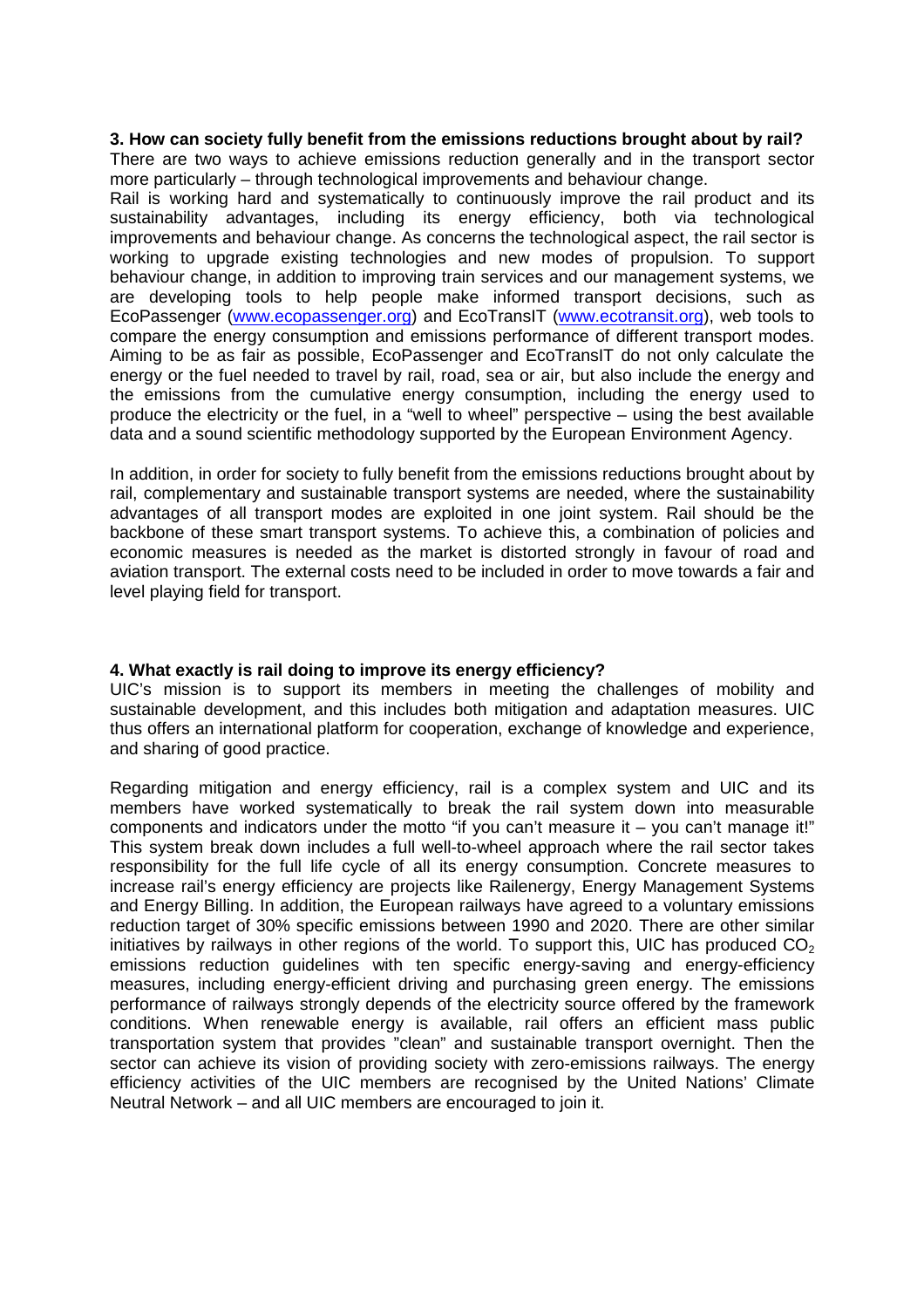### **5. What are the so-called co-benefits?**

Thank you for that question, because achieving sustainable development in the transport sector is about so much more than reducing  $CO<sub>2</sub>$  emissions!

Growth in transport brings enormous benefits to society. But also many costs – including external costs – and these we have to address. Of course, we welcome every step in the direction of sustainable mobility and sustainable development, including for example zeroemissions cars. But what happens if everybody drives around in zero-emissions cars? Today there are one billion cars on this planet, and projections indicate that there will be three billion in the not too distant future. Where is the space for these? Challenges like parking problems, congestion and road accidents will be taken to new dimensions! However, again, rail is a solution: rail is not only a low carbon transport mode, it is also the safest transport mode with the lowest external costs. Rail offers solutions to challenges such as time loss and congestion, urban versus regional development, by providing area-efficient transport and access to mobility for all – you do not need to own a car to move. Further, investment in rail offers increased GDP as it reduces the amount of external costs. Rail provides green jobs and is a "natural" part of the green economy. All these other positive aspects arising from investment in rail because of its low emissions performance are the so-called co-benefits.

## **6**. **How is UIC working to promote rail to influential stakeholders the United Nations Climate Change conference as part of the solution to the climate change challenges and as a way of achieving sustainable development in the transport sector?**

UIC actively participates in the United Nations Climate Change conferences, always in cooperation with influential partners supporting rail's messages on the need to focus on the transport sector in combating climate change, and how rail represents a part of the solution. UIC has been present at the United Nations Climate Change conferences (Conferences of Parties, COP) in The Hague (COP 6) in 2000, Marrakech (COP 7) in 2001, Milan (COP 9) in 2003, Buenos Aires (COP 10) in 2004, Montreal (COP 11) in 2005, Nairobi in 2006 (COP 12), Bali in 2007 (COP 13) and Poznan in 2008 (COP 14) to promote rail as part of the solution in combating climate change. UIC strongly believes in cooperation and in sharing rail's messages with organisations and stakeholders who can include rail's low carbon performance into their messages and issues, such as tourism and urbanisation. UIC has a strong tradition in cooperating with the International Association of Public Transport (UITP) in bringing different highly influential stakeholders together at these events to highlight different aspects of the role of rail and public transport in sustainable transport systems, such as the United Nations, the World Bank and the International Energy Agency. At COP 13, UNFCCC brought UIC and UITP together with two transport research institutions, the German Technical Cooperation (GTZ) and the Transport Research Laboratory (TRL) from UK which resulted in the successful Bridging the Gap cooperative venture. This initiative has since then been joined by several partners, and is still growing. Via several side events and workshops, the Bridging the Gap initiative has brought together experts on transport and climate change with representatives from governments and international organisations to support and bring forward the inclusion of land transport in the future United Nations climate regime .

### **7. So, where is transport and rail transport in the current Kyoto Protocol and what should happen next?**

The Kyoto Protocol gives each country a national target and it is up to each country to define how to achieve its target. This includes the transport and rail sectors. However, these national targets exclude international aviation and shipping. Moreover, the mechanisms developed to support countries in reaching their Kyoto commitment targets were not suited to transport. One such mechanism, the European Emissions Trading Scheme (ETS), even penalises rail as one of the cleanest modes, since the inclusion of the power supply sector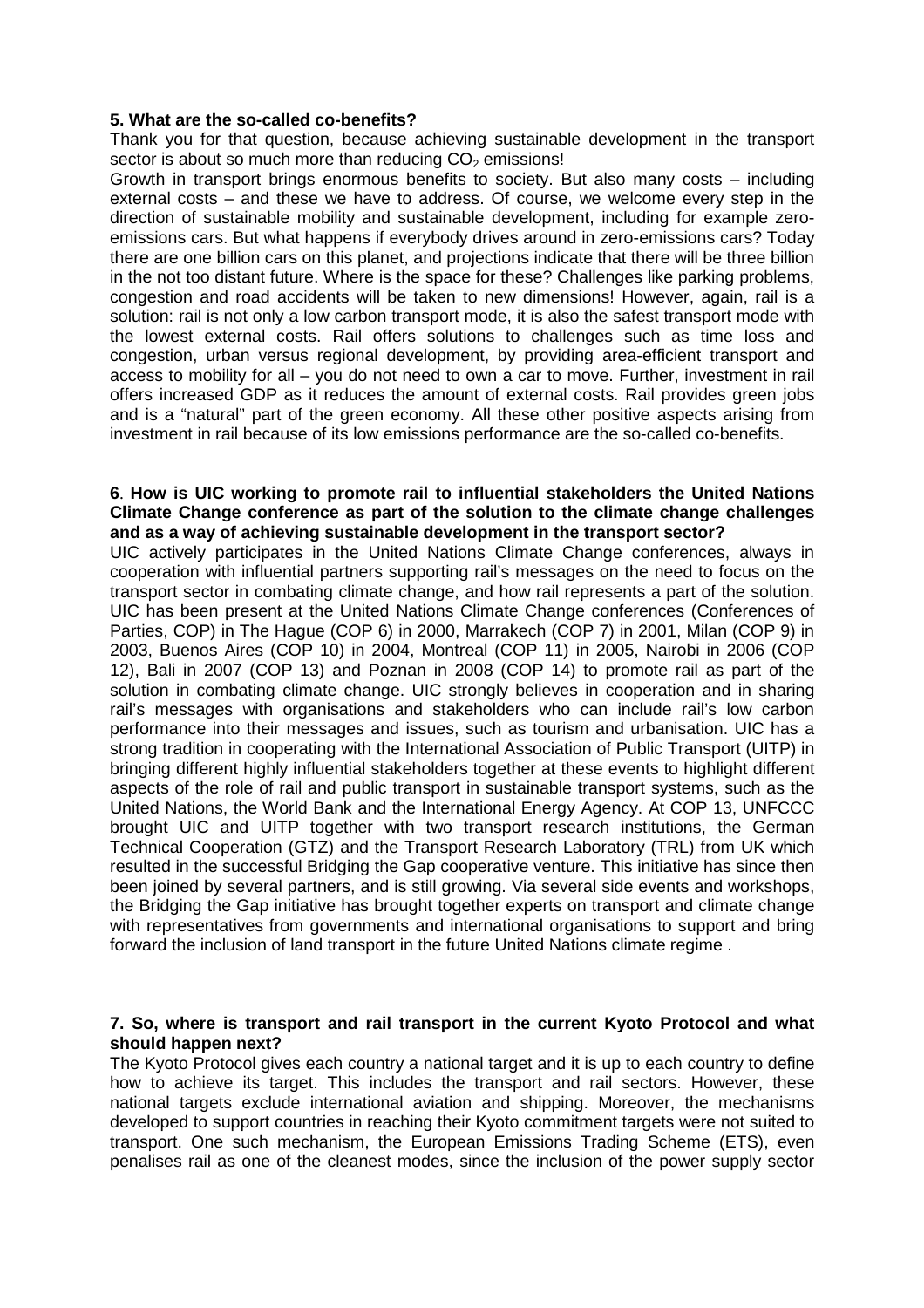caused a dramatic increase in the costs of electricity for the railways. In 2013 alone, the ETS will cost the European Railways half a billion Euros.

The next-generation climate agreement and its supporting policies and mechanisms need to address the transport sector's growing emissions and provide solutions that ensure that society and the planet can fully benefit from rail's emissions reduction potential.

#### **8. What do you seek to achieve with the Kyoto – Copenhagen symbolic train journey?**

We want two things in particular! Of course, we hope to attract attention to the Train to Copenhagen campaign and its messages. We therefore decided to symbolise the passage from the first to the second-generation global climate agreements by organising a symbolic low-carbon journey by rail from Kyoto to Copenhagen. This symbolic journey between the two host cities of two climate treaty conferences and their signature will thus turn the spotlight on one of the challenges yet to be solved in any future climate regime – how to tackle the increasing emissions from the transport sector. The symbolic train journey between Kyoto and Copenhagen will demonstrate how to reduce emissions in this crucial, though until now neglected, sector.

In addition, we would like to remind the decision-makers going to COP 15 that to reach a second-generation climate agreement is of the utmost importance. We want to remind them what a huge achievement the Kyoto Protocol really was - as the first ever global climate agreement when the industrialized countries agreed to reduce their collective greenhouse gas (GHG) emissions by 5.2% from 1990 levels. The Kyoto Protocol was adopted in Kyoto on 11 December 1997 at the third United Nations Climate Change conference in overtime. The second-generation climate agreement has to be decided upon in Copenhagen during COP 15. We are encouraging global leaders to "Keep Kyoto on track" and to be as visionary and brave in Copenhagen as they were in Kyoto 12 years ago. This is why we have joined a partnership with the UN's Seal the Deal campaign, which encourages global leaders to simply put their objections and obstacles aside in order to secure our common future.

### **9. What about the Climate Express running between Brussels and Copenhagen on 5 December?**

UIC believes the keys to combating climate challenge are dialogue and cooperation. This special train will bring around 450 COP 15 participants to Copenhagen on 5 December. In addition to providing a low-carbon travel solution to Copenhagen, the train will bring together different people and organizations taking different messages to COP 15. The Climate Express thus also facilitates dialogue and cooperation between these people, and offers them inspiration and interesting conversations they might not otherwise expect to have in to the course of attending COP 15. This might give rise to new and much-needed creative ideas in combating climate change. We would of course have liked to transport everybody who wants to go to COP 15 by train on this day on board the Climate Express, but even though this is not possible, we do hope that people also see the symbolism in this train.